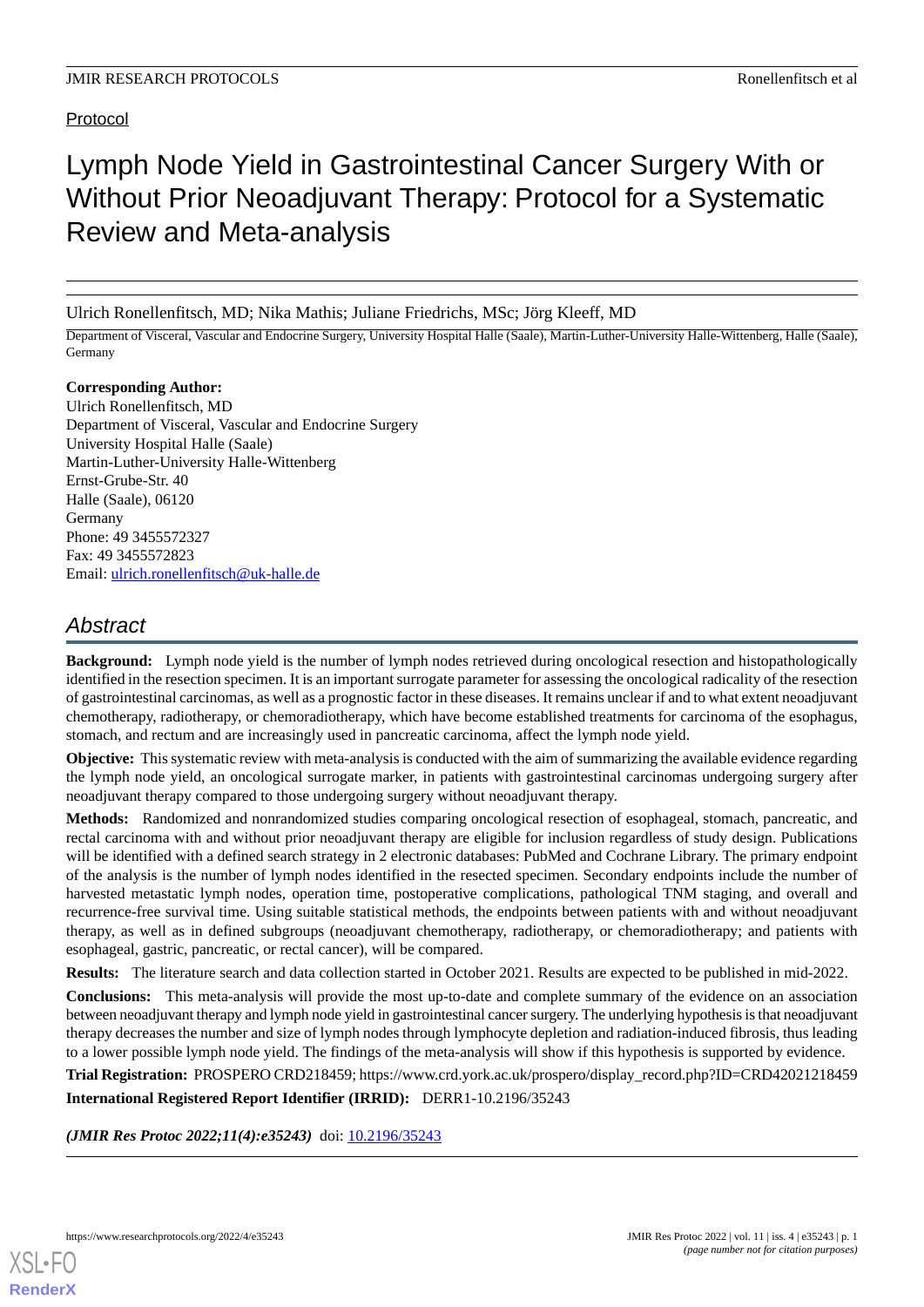#### **KEYWORDS**

lymph node yield; lymph node harvest; neoadjuvant therapy; neoadjuvant chemotherapy; neoadjuvant radiotherapy; surgery; resection; gastrointestinal cancer; chemotherapy; cancer

## *Introduction*

#### **Background**

The TNM system for the classification and staging of malignant tumors in its current, eighth edition allows for prognostic statements about malignant tumor diseases depending on, among other things, the extent of lymph node involvement [[1\]](#page-5-0). The N category in the TNM classification of gastrointestinal carcinomas is defined by the number of regional lymph nodes with histologically confirmed tumor invasion. Lymphadenectomy—the systematic resection of the regional lymphatic tissue and lymph nodes—is used for both therapeutic and staging purposes. Lymph node yield is the number of lymph nodes retrieved during oncological resection and histopathologically identified in the resection specimen. To allow for a valid statement about the number of affected lymph nodes, it is crucial that the lymph node yield is high—that is, that all regional lymph nodes are removed and identified in the subsequent histopathological examination. Therefore, treatment guidelines often stipulate a minimum number of lymph nodes to be removed and histopathologically analyzed. For example, regarding the surgical treatment of colorectal cancer, the current German S3 guideline specifies that 12 or more lymph nodes be removed and examined [\[2](#page-5-1)]. This is supported by the European Society for Medical Oncology Clinical Practice Guidelines for diagnosis, treatment and follow-up of rectal cancer [[3\]](#page-5-2) and the American Society of Colon and Rectal Surgeons Clinical Practice Guidelines for the Treatment of Colon Cancer [\[4](#page-5-3)].

However, some studies suggest that neoadjuvant chemotherapy, radiotherapy, or chemoradiotherapy, which have become established treatments for carcinoma of the esophagus, stomach, and rectum, and are increasingly used in pancreatic carcinoma, lower the lymph node yield in the case of colorectal cancer [[5](#page-5-4)[-9](#page-6-0)]. The mechanisms of this lower lymph node yield after neoadjuvant therapy could be based on lymphocyte depletion and radiation-induced fibrosis of the stroma, which lead to a reduction in the size of the lymph nodes and thus complicate their surgical and histopathological identification. Moreover, the occurrence of stromal atrophy and adipocytic replacement during therapy makes lymph node identification more difficult

and can also contribute to a lower lymph node yield [\[10](#page-6-1),[11\]](#page-6-2). This mechanism has been shown in particular for radiotherapy and less so for chemotherapy [\[6\]](#page-6-3). Lastly, although there is no higher-level evidence supporting this hypothesis, differences in the surgeon's approach for lymph node dissection of patients with or without prior neoadjuvant therapy—either more or less aggressive—may be of importance [[7\]](#page-6-4).

Differences in the lymph node yield could possibly lead to understaging of the N category in the TNM classification. This can affect the expected prognosis of the disease and thus have consequences for the decision for or against adjuvant therapy.

#### **Objective**

Based on these considerations, it has become clear that the lymph node yield should play a major role in decisions regarding the therapy of malignant tumor diseases. The existing evidence on the effect of neoadjuvant therapy on the lymph node yield will be summarized in this systematic review with meta-analysis. The primary aim is to compare the lymph node yield of resections in esophageal, gastric, pancreatic, and rectal carcinoma after neoadjuvant chemotherapy, radiotherapy, or chemoradiotherapy with the lymph node yield after upfront resection. The secondary aim is to compare the lymph node yield in defined subgroups of patients (neoadjuvant chemotherapy, radiotherapy, or chemoradiotherapy; and patients with carcinoma of the esophagus, stomach, pancreas, or rectum) and to assess secondary outcomes such as the number of metastatic lymph nodes, the lymph node ratio, the incidence of postoperative complications, and postoperative survival time.

This report contains the protocol of the review.

## *Methods*

This protocol is reported according to the recommendations of the PRISMA-P (Preferred Reporting Items for Systematic Review and Meta-Analysis Protocols) 2015 statement [[12\]](#page-6-5). The pertinent checklist can be found in [Multimedia Appendix 1](#page-5-5).

#### **Eligibility Criteria**

The eligibility criteria for studies to be included in the systematic review and meta-analysis are shown in [Textbox 1.](#page-1-0)

<span id="page-1-0"></span>**Textbox 1.** Eligibility criteria.

- The study includes patients in whom a carcinoma of the esophagus, stomach, pancreas, or rectum was resected oncologically (ie, with systematic lymphadenectomy).
- The study includes at least one group of patients who underwent neoadjuvant therapy (chemotherapy, radiotherapy, or chemoradiotherapy) prior to surgery and one group of patients who underwent upfront surgery (surgery without prior neoadjuvant therapy).
- The study reports the lymph node yield (the number of resected lymph nodes) for study participants.
- There is no limitation regarding study design if the above criteria are met.
- The abstract and full text of the study are available in English, German, Russian, Italian, Spanish, or French.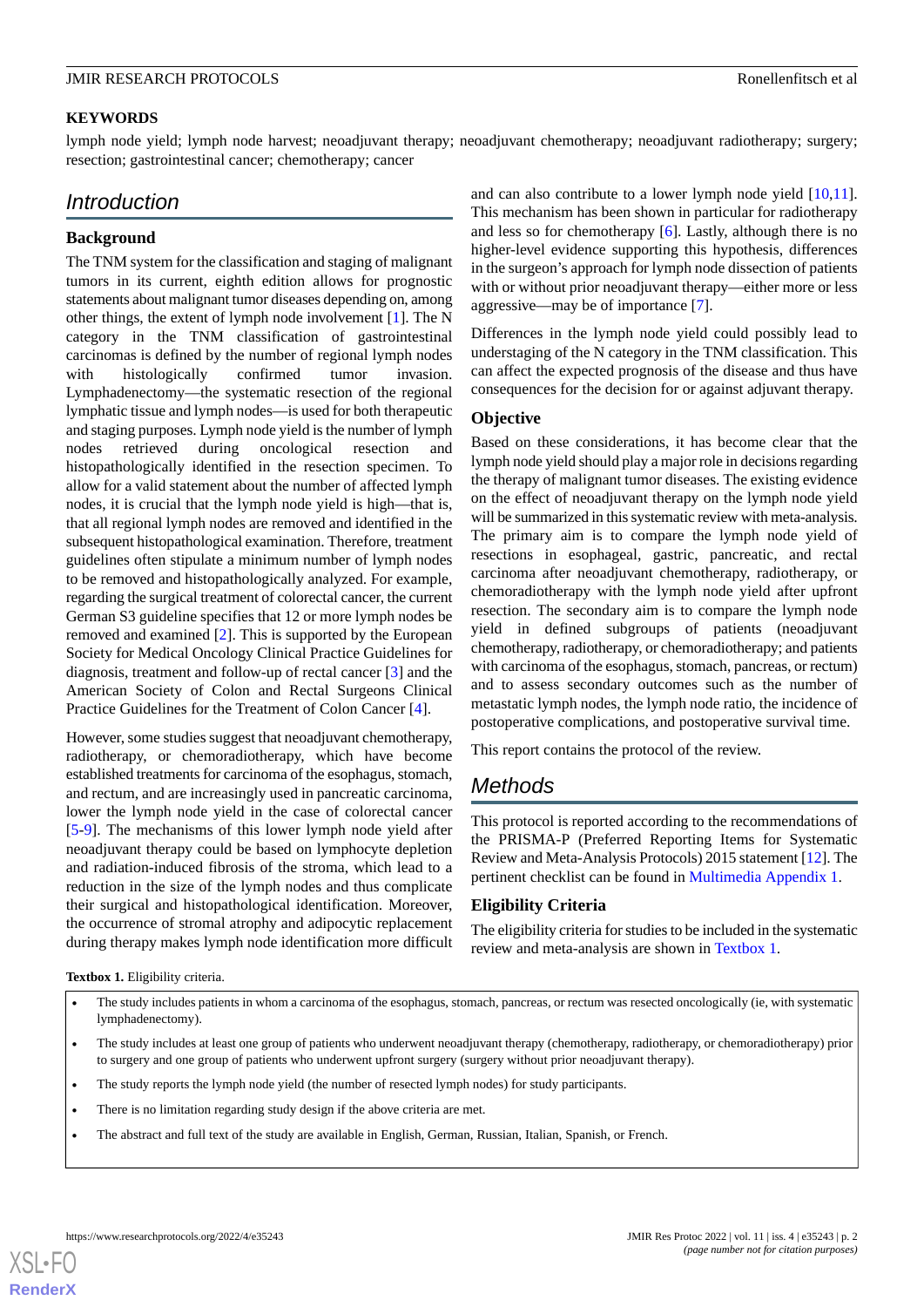#### **Information Sources and Search Strategy**

The electronic literature databases PubMed and Cochrane Library will be searched through their respective online search engines using a defined search strategy [\(Multimedia Appendix](#page-5-6) [2\)](#page-5-6). The search will be performed on studies published between the databases' inception and the cutoff date (October 8, 2020). Moreover, the reference lists of included articles will be manually searched.

#### **Data Management**

The abstracts of the publications identified by the search strategy will be uploaded to the web application Rayyan QCRI (Rayyan Systems Inc) [[13\]](#page-6-6) to perform the study selection. Data extracted from the single studies will be stored in a standardized spreadsheet and will subsequently be transferred into the review software RevMan (version 5.3; The Cochrane Collaboration) [[14\]](#page-6-7).

#### **Selection Process**

<span id="page-2-0"></span>The abstracts of the studies identified by the literature search will be read by two independent reviewers to determine whether the studies meet the eligibility criteria. If a final assessment is not possible based on the abstract alone, the assessment will be based on the full text of the publication. A study is included or excluded from the systematic review based on a unanimous decision from both reviewers. If no agreement can be reached between the two reviewers, a third independent reviewer will act as an arbiter in the selection process. Duplicates and multiple reports of the same study will be identified and either excluded or collated so that each study, rather than each report, will be the unit of interest in the review. The record selection process will be recorded in a PRISMA (Preferred Reporting Items for Systematic Reviews and Meta-Analyses) flow diagram.

#### **Data Collection Process**

A standardized data collection form will be used for the collection of study characteristics and outcome data. The form will be piloted on at least one study included in the review. A review author will independently extract the study characteristics and results from the selected studies.

#### **Data Items**

From the full texts of the selected publications, the data shown in [Textbox 2](#page-2-0) will be collected for the overall study population and the defined subgroups, if available.

Textbox 2. Data to be collected from selected publications.

- General information on the publication: title, author(s), date of publication, status of publication, journal in which the manuscript was published, language of the publication, funding of the study
- Study design
- Disease for which the study participants were treated (carcinoma of the esophagus, stomach, pancreas, or rectum)
- Patient characteristics: sex, age, American Society of Anesthesiologists (ASA) physical status [[15](#page-6-8)], Eastern Cooperative Oncology Group (ECOG) Performance Status [[16](#page-6-9)]
- Pretherapeutic clinical TNM stage
- Description of the surgical approach(es)
- Possible neoadjuvant therapy:
	- Chemotherapy
	- Radiotherapy
	- Chemoradiotherapy
- Lymph node yield during resection (the total number of histopathologically identified lymph nodes in the resection specimen)
- Positive lymph nodes (the number of lymph nodes in the resection specimen with histopathological confirmation of tumor invasion)
- Lymph node ratio (the number of positive lymph nodes divided by the lymph node yield)
- Duration of the operation
- Postoperative complications (if available, according to the Clavien-Dindo classification [\[17\]](#page-6-10))
- Pathological TNM stage (from resection specimen)
- Overall survival time (using the maximum available follow-up from the single studies)
- Disease-free survival time (using the maximum available follow-up from the single studies)

#### **Outcomes and Prioritization**

A meta-analysis will be conducted for the primary and secondary outcomes shown in [Textbox 3.](#page-3-0)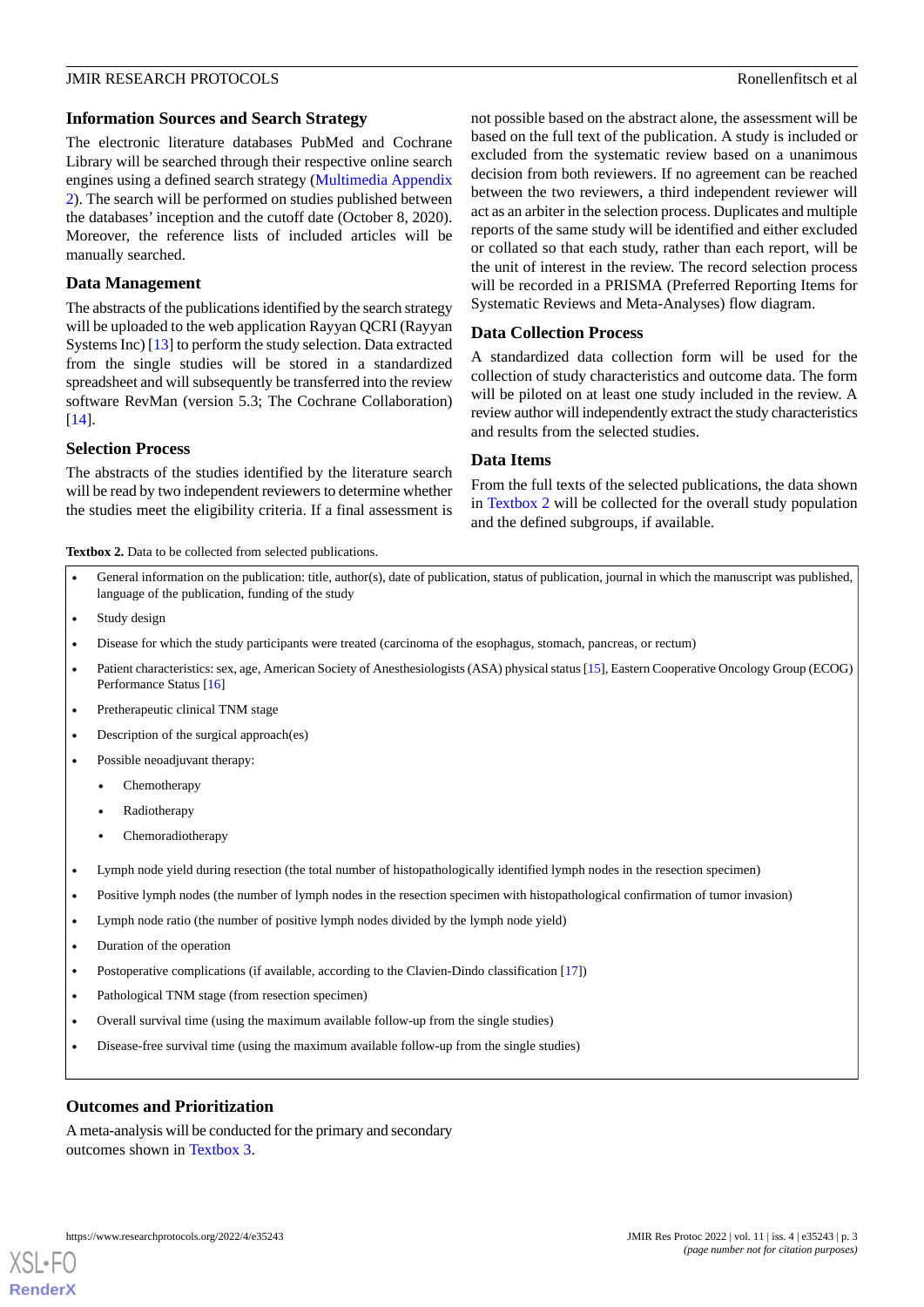<span id="page-3-0"></span>**Textbox 3.** Primary and secondary outcomes for meta-analysis.

#### **Primary outcome**

• Lymph node yield during resection

#### **Secondary outcomes**

- Positive lymph nodes
- Lymph node ratio
- Duration of the operation
- Postoperative complications (if available, according to the Clavien-Dindo classification [\[17\]](#page-6-10))
- Pathological TNM stage
- Overall survival time
- Disease-free survival time

#### **Risk of Bias in Individual Studies**

The risk of bias of the individual studies will be estimated according to their respective study design. For nonrandomized studies, the Risk of Bias in Nonrandomized Studies of Interventions (ROBINS-I; The Cochrane Collaboration) tool will be used. Prior to assessment, an emulated ideal randomized controlled trial aiming to answer the research question will be conceived. This trial will serve as a risk of bias reference against which the selected studies will be compared. For randomized trials, the Risk of Bias tool for randomized trials (RoB 2; The Cochrane Collaboration) will be used. A full description of these tools can be found in the Cochrane Handbook for Systematic Reviews of Interventions [[18,](#page-6-11)[19](#page-6-12)]. The domains of bias considered for each study design are shown in [Textboxes](#page-3-1) [4-](#page-3-1)[5.](#page-3-2)

<span id="page-3-1"></span>**Textbox 4.** Domains of bias considered for nonrandomized studies.

| <b>Preintervention domains</b>                       |  |  |  |
|------------------------------------------------------|--|--|--|
| • Bias due to confounding                            |  |  |  |
| • Bias in selection of participants into the study   |  |  |  |
| <b>At-intervention domain</b>                        |  |  |  |
| • Bias in classification of interventions            |  |  |  |
| <b>Postintervention domains</b>                      |  |  |  |
| • Bias due to deviations from intended interventions |  |  |  |
| • Bias due to missing data                           |  |  |  |
| • Bias in measurement of the outcome                 |  |  |  |
| • Bias in selection of the reported result           |  |  |  |
|                                                      |  |  |  |

<span id="page-3-2"></span>**Textbox 5.** Domains of bias considered for randomized trials.

- Bias arising from the randomization process
- Bias due to deviations from intended interventions
- Bias due to missing outcome data
- Bias in measurement of the outcome
- Bias in selection of the reported result

[XSL](http://www.w3.org/Style/XSL)•FO **[RenderX](http://www.renderx.com/)**

Specifically for this meta-analysis, the following confounding domains will be addressed: pretherapeutic tumor stage, pretherapeutic physical status, and age. These domains are used to decide whether a study participant undergoes neoadjuvant therapy or not. A specific cointervention to be considered as a potential source of confounding bias is the surgical approach, which could be related to the intervention received and is, at the same time, prognostic for the outcome of interest.

For each domain, the tools foresee "signaling questions" with response options of "yes," "probably yes," "probably no," "no," and "no information." Based on the responses, the risk of bias for each domain will be judged as "low," "moderate," "serious," "critical," or "no information" in ROBINS-I and "low risk of bias," "some concerns," or "high risk of bias" in RoB 2. The risk of bias for the single domains will then be used to ascertain an overall risk of bias for the study according to [Table 1](#page-4-0).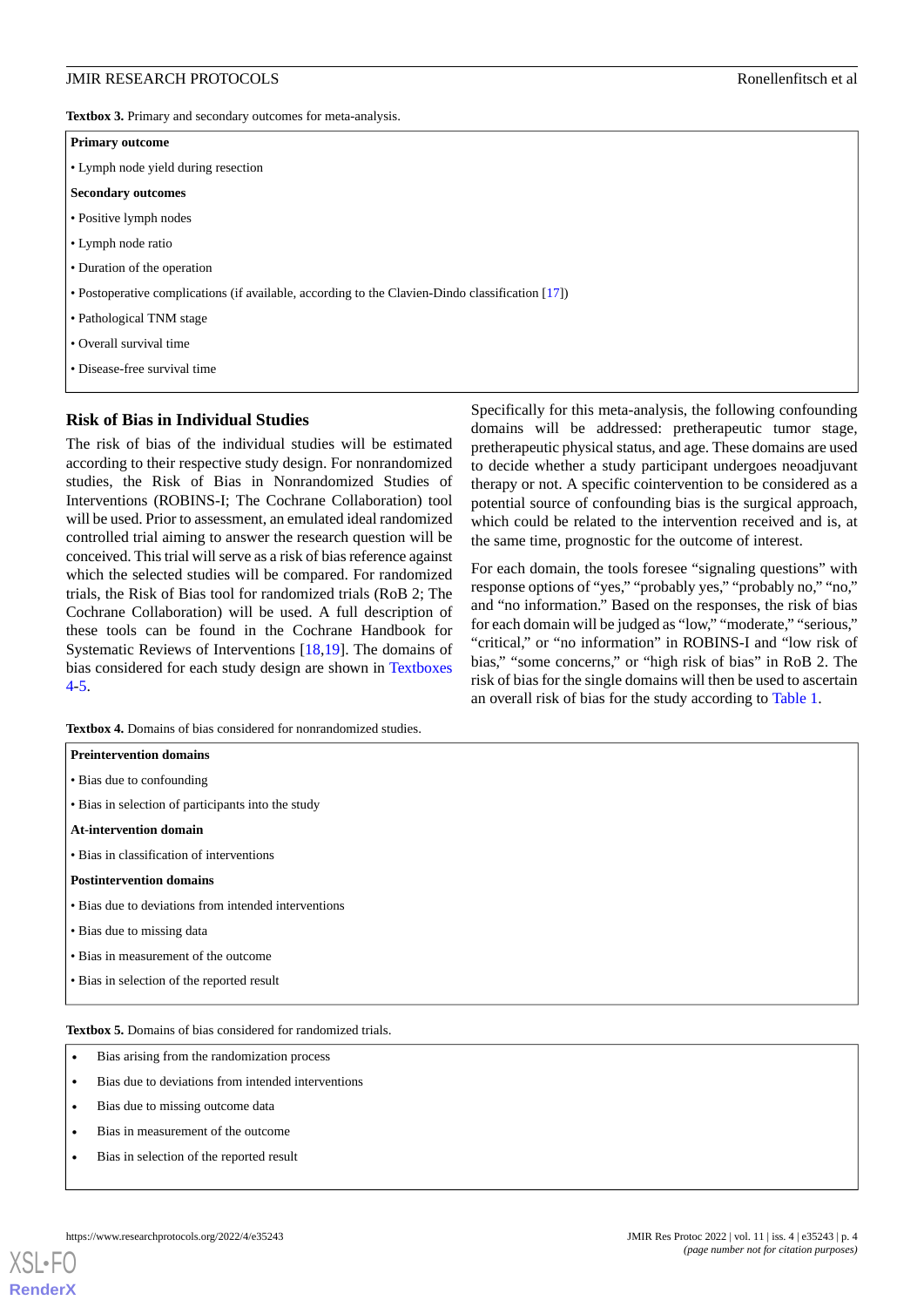#### JMIR RESEARCH PROTOCOLS Ronellenfitsch et al

<span id="page-4-0"></span>

| Overall risk of bias<br>judgment                               | Interpretation                                                                                                                                           | Criterion for nonrandomized studies ac-<br>cording to the ROBINS- $I^a$ tool                                                                                                                                   | Criterion for randomized trials ac-<br>cording to the RoB $2^b$ tool                                                                                                                                                                 |
|----------------------------------------------------------------|----------------------------------------------------------------------------------------------------------------------------------------------------------|----------------------------------------------------------------------------------------------------------------------------------------------------------------------------------------------------------------|--------------------------------------------------------------------------------------------------------------------------------------------------------------------------------------------------------------------------------------|
| Low risk of bias                                               | The study is comparable to a well-<br>performed randomized trial.                                                                                        | The study is judged to be at low risk of<br>bias for all domains for this result.                                                                                                                              | The trial is judged to be at low risk<br>of bias for all domains for this re-<br>sult.                                                                                                                                               |
| Moderate risk of bias<br>(ROBINS-I)/some concerns<br>(RoB 2)   | The study appears to provide sound<br>evidence for a nonrandomized study<br>but cannot be considered comparable<br>to a well-performed randomized trial. | The study is judged to be at low or moder-<br>ate risk of bias for all domains.                                                                                                                                | The trial is judged to raise some<br>concerns in at least one domain for<br>this result, but not to be at high risk<br>of bias for any domain.                                                                                       |
| Serious risk of bias<br>(ROBINS-I)/high risk of<br>bias(RoB 2) | The study has one or more important<br>problems.                                                                                                         | The study is judged to be at serious risk<br>of bias in at least one domain, but not at<br>critical risk of bias in any domain.                                                                                | The trial is judged to be at high risk<br>of bias in at least one domain for<br>this result. OR The trial is judged to<br>have some concerns for multiple<br>domains in a way that substantially<br>lowers confidence in the result. |
| Critical risk of bias (only<br>ROBINS-I)                       | The study is too problematic to pro-<br>vide any useful evidence and should<br>not be included in any synthesis.                                         | The study is judged to be at critical risk<br>of bias in at least one domain.                                                                                                                                  | N/A <sup>c</sup>                                                                                                                                                                                                                     |
| No information (only<br>ROBINS-I)                              | No information on which to base a<br>judgement about risk of bias.                                                                                       | There is no clear indication that the study $N/A$<br>is at serious or critical risk of bias and<br>there is a lack of information in one or<br>more key domains of bias (a judgement is<br>required for this). |                                                                                                                                                                                                                                      |

<sup>a</sup>ROBINS-I: Risk of Bias in Nonrandomized Studies of Interventions.

<sup>b</sup>RoB 2: Risk of Bias tool for randomized trials.

 $\rm^c$ N/A: not applicable.

#### **Data Synthesis**

The primary outcome (lymph node yield) will be reported separately for the intervention group (neoadjuvant therapy) and control group (upfront surgery) as a weighted mean with standard deviation. The groups will be compared using the weighted mean difference (and relative difference of standard deviation), for which 95% CIs will be calculated. A forest plot will be drawn. The same analysis will be done for the defined subgroups: patients who underwent neoadjuvant chemotherapy, neoadjuvant radiotherapy, or neoadjuvant chemoradiotherapy and patients with esophageal, gastric, pancreatic, or rectal cancer.

The secondary outcomes number of positive lymph nodes, lymph node ratio, and duration of the operation will be assessed in the same way. The secondary outcome postoperative complications will be dichotomized (grade 1 and 2 vs grade 3a and higher, according to the Clavien-Dindo classification [\[17](#page-6-10)]). The incidence of severe complications (grade 3a and higher) per group will be determined and compared using the chi-square test and a forest plot. The rates for the secondary outcomes overall and disease-free survival at 1, 3, and 5 years will be compared using weighted rates and a forest plot. The histopathological tumor stage (pathological TNM) will be qualitatively described for the groups.

Sensitivity analyses will be conducted according to ascertained risk of bias as described above. For these, all studies with a high or serious risk of bias will be excluded and the analyses of the primary outcome, as described above, will be conducted.

The  $I^2$  statistic, the *P* value from the chi-square test, and the between-study heterogeneity  $(\tau^2)$  will be used to assess heterogeneity among the studies in each analysis. If substantial heterogeneity (greater than 50%) is identified, reasons for this will be sought by performing subgroup analyses considering the specified subgroups and the causes of heterogeneity. Heterogeneity will also be assessed by evaluating whether there is good overlap of the confidence intervals. Any statistical heterogeneity will be taken into account when interpreting the results.

To assess possible publication bias, if the number of included studies is sufficient, we will create a funnel plot using the primary outcome and evaluate funnel asymmetry with Begg and Egger tests for continuous data  $[20,21]$  $[20,21]$  $[20,21]$  or Peters test for binary data [\[22](#page-6-15)].

#### **Assessing the Strength of the Body of Evidence**

A "summary of findings" table will be created using the 5 Grading of Recommendations, Assessment, Development and Evaluations considerations (study limitations, consistency of effect, imprecision, indirectness, and publication bias) to assess the quality of the body of evidence—based on the studies that contributed data to the meta-analyses for each outcome—classifying it as high, moderate, low, or very low. The methods and recommendations described in the Cochrane Handbook for Systematic Reviews of Interventions will be used [[23\]](#page-6-16).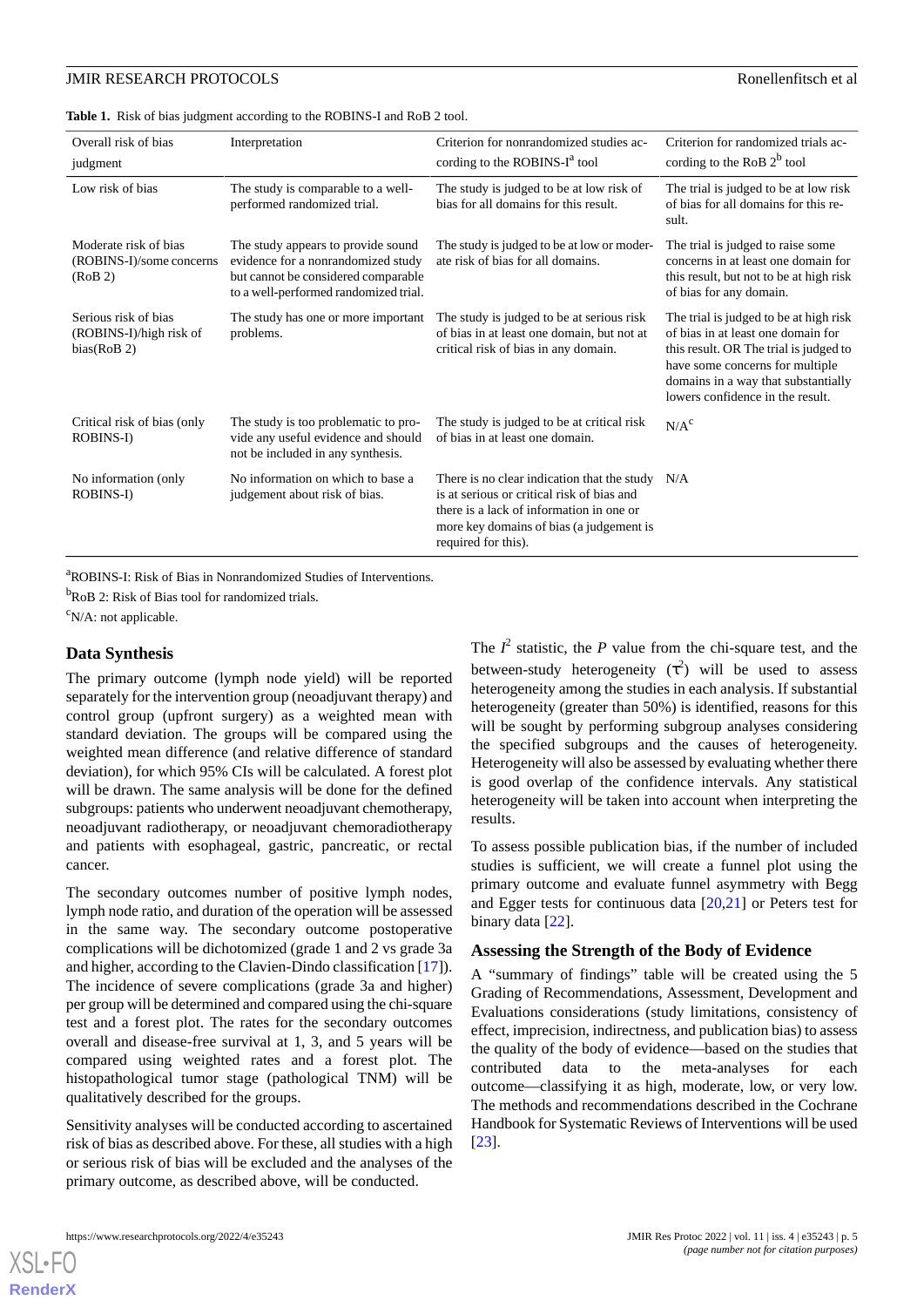#### **Ethical Considerations**

The ethical committee of the Medical Faculty of the Martin-Luther University Halle-Wittenberg waived this study from the need for ethical approval because no data from individual patients will be used (reference number: 2021-003).

# *Results*

The literature search and data collection started in October 2021. Results are expected to be published in mid-2022.

# *Discussion*

## **Aim and Hypothesis**

This systematic review with meta-analysis is conducted with the aim of summarizing all available evidence regarding the lymph node yield, an oncological surrogate marker, in patients with esophageal, gastric, pancreatic, and rectal carcinoma undergoing surgery after neoadjuvant therapy compared to those undergoing surgery without prior neoadjuvant therapy. One hypothesis is that neoadjuvant therapy decreases the number and size of lymph nodes through lymphocyte depletion and radiation-induced fibrosis, thus leading to a lower possible lymph node yield. The findings of the meta-analysis will show if this hypothesis is supported by evidence.

#### **Comparison to Prior Work**

This meta-analysis will provide the most up-to-date and complete summary of the evidence on an association between neoadjuvant therapy and lymph node yield in gastrointestinal cancer surgery. Numerous single studies have been published on the topic, but they have shown heterogeneous results. To date, a comprehensive analysis of all the available evidence has not been completed.

#### **Limitations**

This review is limited by the available publications at the time of the search of the literature databases (PubMed and Cochrane Library). The search was performed on studies published between the databases' inception and the cutoff date (October 8, 2020) and is therefore limited. There is the possibility of publication bias. Moreover, the literature search is expected to identify mostly nonrandomized single studies for inclusion into the meta-analysis, which might cause bias in the results. Treatment protocols regarding neoadjuvant therapy and surgery will most likely vary between the single studies, which might lead to heterogeneous results.

## **Acknowledgments**

JK conceived of the study rationale and the research questions. UR, NM, and JF developed the study methods and drafted the study protocol. All authors have critically revised the study protocol and approved its final submitted version. This study is supported by intramural research funds of the Medical Faculty of the Martin-Luther University Halle-Wittenberg (Advanced Clinician Scientist Program).

## <span id="page-5-5"></span>**Conflicts of Interest**

None declared.

## <span id="page-5-6"></span>**Multimedia Appendix 1**

PRISMA-P (Preferred Reporting Items for Systematic Review and Meta-Analysis Protocols) checklist. [[PDF File \(Adobe PDF File\), 370 KB](https://jmir.org/api/download?alt_name=resprot_v11i4e35243_app1.pdf&filename=57235559ac3cf4417b3dc4d8ffb0da89.pdf)-[Multimedia Appendix 1\]](https://jmir.org/api/download?alt_name=resprot_v11i4e35243_app1.pdf&filename=57235559ac3cf4417b3dc4d8ffb0da89.pdf)

## <span id="page-5-0"></span>**Multimedia Appendix 2**

<span id="page-5-1"></span>Search strategy. [[DOCX File , 13 KB](https://jmir.org/api/download?alt_name=resprot_v11i4e35243_app2.docx&filename=8603d9e6142d30ef2125bb54ef5a2ff5.docx)-[Multimedia Appendix 2\]](https://jmir.org/api/download?alt_name=resprot_v11i4e35243_app2.docx&filename=8603d9e6142d30ef2125bb54ef5a2ff5.docx)

## <span id="page-5-2"></span>**References**

- 1. Brierley JD, Gospodarowicz MK, Wittekind C. TNM Classification of Malignant Tumours, 8th Edition. Hoboken, New Jersey: Wiley-Blackwell; 2017.
- <span id="page-5-3"></span>2. Kolorektales Karzinom. Leitlinienprogramm Onkologie. 2019. URL: [http://www.leitlinienprogramm-onkologie.de/leitlinien/](http://www.leitlinienprogramm-onkologie.de/leitlinien/kolorektales-karzinom) [kolorektales-karzinom](http://www.leitlinienprogramm-onkologie.de/leitlinien/kolorektales-karzinom) [accessed 2020-08-10]
- <span id="page-5-4"></span>3. Glynne-Jones R, Wyrwicz L, Tiret E, Brown G, Rödel C, Cervantes A, ESMO Guidelines Committee. Rectal cancer: ESMO clinical practice guidelines for diagnosis, treatment and follow-up. Ann Oncol 2017 Jul 01;28(suppl\_4):iv22-iv40 [[FREE](https://linkinghub.elsevier.com/retrieve/pii/3958158) [Full text\]](https://linkinghub.elsevier.com/retrieve/pii/3958158) [doi: [10.1093/annonc/mdx224\]](http://dx.doi.org/10.1093/annonc/mdx224) [Medline: [28881920\]](http://www.ncbi.nlm.nih.gov/entrez/query.fcgi?cmd=Retrieve&db=PubMed&list_uids=28881920&dopt=Abstract)
- 4. Vogel JD, Eskicioglu C, Weiser MR, Feingold DL, Steele SR. The American Society of Colon and Rectal Surgeons clinical practice guidelines for the treatment of colon cancer. Dis Colon Rectum 2017 Oct;60(10):999-1017. [doi: [10.1097/DCR.0000000000000926\]](http://dx.doi.org/10.1097/DCR.0000000000000926) [Medline: [28891842\]](http://www.ncbi.nlm.nih.gov/entrez/query.fcgi?cmd=Retrieve&db=PubMed&list_uids=28891842&dopt=Abstract)
- 5. Doll D, Gertler R, Maak M, Friederichs J, Becker K, Geinitz H, et al. Reduced lymph node yield in rectal carcinoma specimen after neoadjuvant radiochemotherapy has no prognostic relevance. World J Surg 2009 Feb;33(2):340-347. [doi: [10.1007/s00268-008-9838-8\]](http://dx.doi.org/10.1007/s00268-008-9838-8) [Medline: [19034566](http://www.ncbi.nlm.nih.gov/entrez/query.fcgi?cmd=Retrieve&db=PubMed&list_uids=19034566&dopt=Abstract)]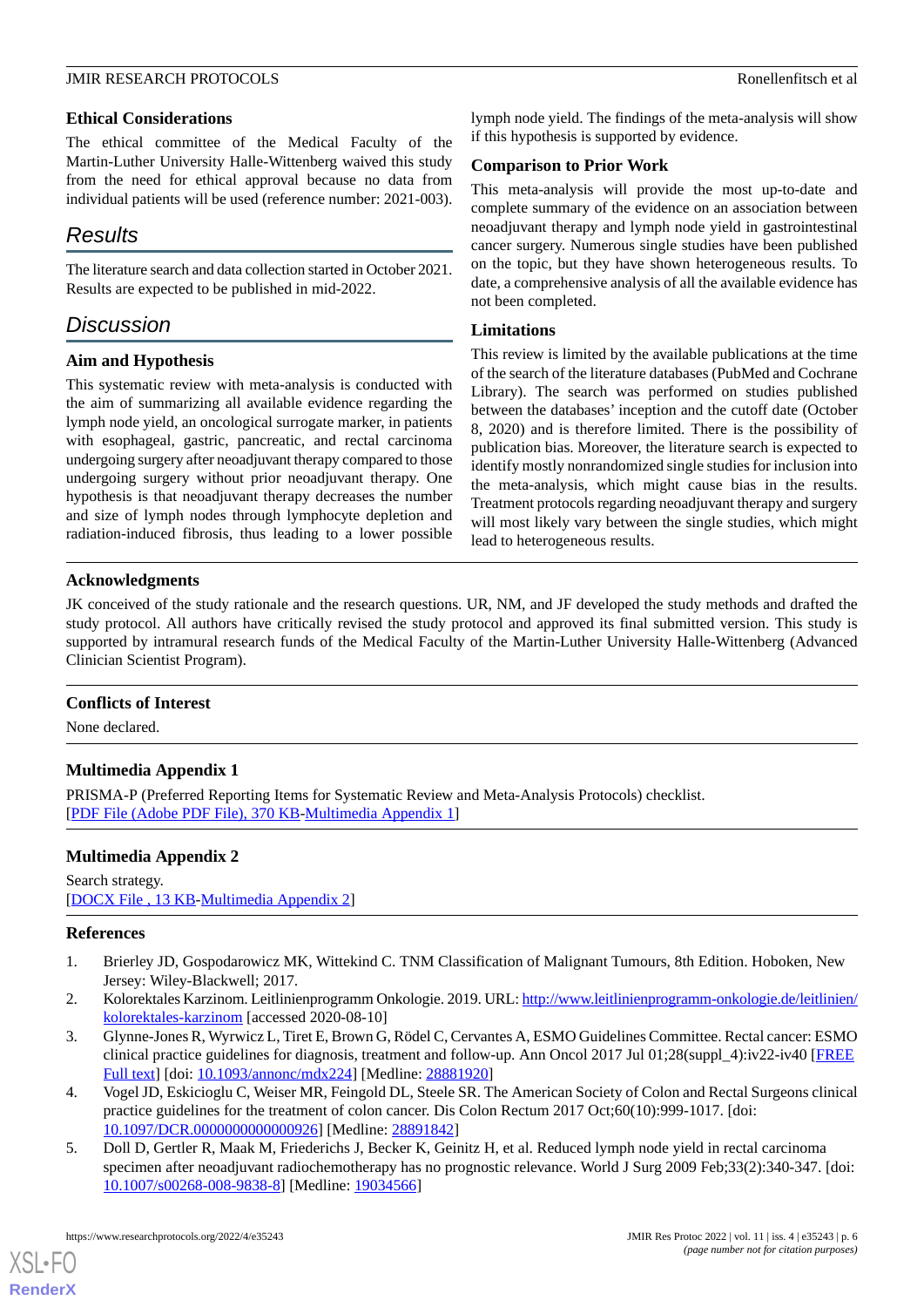- <span id="page-6-3"></span>6. Mechera R, Schuster T, Rosenberg R, Speich B. Lymph node yield after rectal resection in patients treated with neoadjuvant radiation for rectal cancer: A systematic review and meta-analysis. Eur J Cancer 2017 Feb;72:84-94. [doi: [10.1016/j.ejca.2016.10.031\]](http://dx.doi.org/10.1016/j.ejca.2016.10.031) [Medline: [28027520\]](http://www.ncbi.nlm.nih.gov/entrez/query.fcgi?cmd=Retrieve&db=PubMed&list_uids=28027520&dopt=Abstract)
- <span id="page-6-4"></span>7. Miller ED, Robb BW, Cummings OW, Johnstone PAS. The effects of preoperative chemoradiotherapy on lymph node sampling in rectal cancer. Dis Colon Rectum 2012 Sep;55(9):1002-1007. [doi: [10.1097/DCR.0b013e3182536d70\]](http://dx.doi.org/10.1097/DCR.0b013e3182536d70) [Medline: [22874609](http://www.ncbi.nlm.nih.gov/entrez/query.fcgi?cmd=Retrieve&db=PubMed&list_uids=22874609&dopt=Abstract)]
- <span id="page-6-0"></span>8. Baxter NN, Morris AM, Rothenberger DA, Tepper JE. Impact of preoperative radiation for rectal cancer on subsequent lymph node evaluation: a population-based analysis. Int J Radiat Oncol Biol Phys 2005 Feb 01;61(2):426-431. [doi: [10.1016/j.ijrobp.2004.06.259\]](http://dx.doi.org/10.1016/j.ijrobp.2004.06.259) [Medline: [15667963](http://www.ncbi.nlm.nih.gov/entrez/query.fcgi?cmd=Retrieve&db=PubMed&list_uids=15667963&dopt=Abstract)]
- <span id="page-6-1"></span>9. Ha YH, Jeong SY, Lim SB, Choi HS, Hong YS, Chang HJ, et al. Influence of preoperative chemoradiotherapy on the number of lymph nodes retrieved in rectal cancer. Ann Surg 2010 Aug;252(2):336-340. [doi: [10.1097/SLA.0b013e3181e61e33\]](http://dx.doi.org/10.1097/SLA.0b013e3181e61e33) [Medline: [20647928](http://www.ncbi.nlm.nih.gov/entrez/query.fcgi?cmd=Retrieve&db=PubMed&list_uids=20647928&dopt=Abstract)]
- <span id="page-6-2"></span>10. Fajardo LF. Effects of ionizing radiation on lymph nodes. Front Radiat Ther Oncol 1994;28:37-45. [doi: [10.1159/000423371\]](http://dx.doi.org/10.1159/000423371) [Medline: **7982602**]
- <span id="page-6-5"></span>11. Shvero J, Koren R, Marshak G, Sadov R, Hadar T, Yaniv E, et al. Histological changes in the cervical lymph nodes after radiotherapy. Oncol Rep 2001;8(4):909-911. [doi: [10.3892/or.8.4.909](http://dx.doi.org/10.3892/or.8.4.909)] [Medline: [11410808](http://www.ncbi.nlm.nih.gov/entrez/query.fcgi?cmd=Retrieve&db=PubMed&list_uids=11410808&dopt=Abstract)]
- <span id="page-6-6"></span>12. Moher D, Shamseer L, Clarke M, Ghersi D, Liberati A, Petticrew M, PRISMA-P Group. Preferred reporting items for systematic review and meta-analysis protocols (PRISMA-P) 2015 statement. Syst Rev 2015 Jan 01;4:1 [[FREE Full text\]](https://systematicreviewsjournal.biomedcentral.com/articles/10.1186/2046-4053-4-1) [doi: [10.1186/2046-4053-4-1](http://dx.doi.org/10.1186/2046-4053-4-1)] [Medline: [25554246\]](http://www.ncbi.nlm.nih.gov/entrez/query.fcgi?cmd=Retrieve&db=PubMed&list_uids=25554246&dopt=Abstract)
- <span id="page-6-7"></span>13. Ouzzani M, Hammady H, Fedorowicz Z, Elmagarmid A. Rayyan-a web and mobile app for systematic reviews. Syst Rev 2016 Dec 05;5(1):210 [[FREE Full text](https://systematicreviewsjournal.biomedcentral.com/articles/10.1186/s13643-016-0384-4)] [doi: [10.1186/s13643-016-0384-4](http://dx.doi.org/10.1186/s13643-016-0384-4)] [Medline: [27919275](http://www.ncbi.nlm.nih.gov/entrez/query.fcgi?cmd=Retrieve&db=PubMed&list_uids=27919275&dopt=Abstract)]
- <span id="page-6-9"></span><span id="page-6-8"></span>14. Review Manager (RevMan). Cochrane. URL: [https://training.cochrane.org/online-learning/core-software-cochrane-reviews/](https://training.cochrane.org/online-learning/core-software-cochrane-reviews/revman) [revman](https://training.cochrane.org/online-learning/core-software-cochrane-reviews/revman) [accessed 2022-04-13]
- <span id="page-6-10"></span>15. Abouleish AE, Leib ML, Cohen NH. ASA provides examples to each ASA physical status class. ASA Newsletter 2015;79:38-49.
- 16. Oken MM, Creech RH, Tormey DC, Horton J, Davis TE, McFadden ET, et al. Toxicity and response criteria of the Eastern Cooperative Oncology Group. Am J Clin Oncol 1982 Dec;5(6):649-655. [Medline: [7165009\]](http://www.ncbi.nlm.nih.gov/entrez/query.fcgi?cmd=Retrieve&db=PubMed&list_uids=7165009&dopt=Abstract)
- <span id="page-6-11"></span>17. Dindo D, Demartines N, Clavien PA. Classification of surgical complications: a new proposal with evaluation in a cohort of 6336 patients and results of a survey. Ann Surg 2004 Aug;240(2):205-213. [doi: [10.1097/01.sla.0000133083.54934.ae](http://dx.doi.org/10.1097/01.sla.0000133083.54934.ae)] [Medline: [15273542](http://www.ncbi.nlm.nih.gov/entrez/query.fcgi?cmd=Retrieve&db=PubMed&list_uids=15273542&dopt=Abstract)]
- <span id="page-6-12"></span>18. Sterne JA, Hernán MA, McAleenan A, Reeves BC, Higgins JP. Assessing risk of bias in a non-randomized study. In: Higgins JP, Thomas J, Chandler J, Cumpston M, Li T, Page MJ, et al, editors. Cochrane Handbook for Systematic Reviews of Interventions, Second Edition. Hoboken, New Jersey: Wiley; 2019.
- <span id="page-6-14"></span><span id="page-6-13"></span>19. Higgins JP, Savović J, Page MJ, Elbers RG, Sterne JA. Assessing risk of bias in a randomized trial. In: Higgins JP, Thomas J, Chandler J, Cumpston M, Li T, Page MJ, et al, editors. Cochrane Handbook for Systematic Reviews of Interventions, Second Edition. Hoboken, New Jersey: Wiley; 2019.
- <span id="page-6-15"></span>20. Begg CB, Mazumdar M. Operating characteristics of a rank correlation test for publication bias. Biometrics 1994 Dec; 50(4): 1088-1101. [Medline: [7786990](http://www.ncbi.nlm.nih.gov/entrez/query.fcgi?cmd=Retrieve&db=PubMed&list_uids=7786990&dopt=Abstract)]
- <span id="page-6-16"></span>21. Egger M, Smith GD, Schneider M, Minder C. Bias in meta-analysis detected by a simple, graphical test. BMJ 1997 Sep 13;315(7109):629-634 [[FREE Full text](http://europepmc.org/abstract/MED/9310563)] [doi: [10.1136/bmj.315.7109.629\]](http://dx.doi.org/10.1136/bmj.315.7109.629) [Medline: [9310563\]](http://www.ncbi.nlm.nih.gov/entrez/query.fcgi?cmd=Retrieve&db=PubMed&list_uids=9310563&dopt=Abstract)
- 22. Peters JL, Sutton AJ, Jones DR, Abrams KR, Rushton L. Comparison of two methods to detect publication bias in meta-analysis. JAMA 2006 Feb 08;295(6):676-680. [doi: [10.1001/jama.295.6.676\]](http://dx.doi.org/10.1001/jama.295.6.676) [Medline: [16467236\]](http://www.ncbi.nlm.nih.gov/entrez/query.fcgi?cmd=Retrieve&db=PubMed&list_uids=16467236&dopt=Abstract)
- 23. Schünemann HJ, Higgins JP, Vist GE, Glasziou P, Akl EA, Skoetz N. Completing 'Summary of findings'tables and grading the certainty of the evidence. In: Higgins JP, Thomas J, Chandler J, Cumpston M, Li T, Page MJ, et al, editors. Cochrane Handbook for Systematic Reviews of Interventions, Second Edition. Hoboken, New Jersey: Wiley; 2019.

## **Abbreviations**

PRISMA: Preferred Reporting Items for Systematic Reviews and Meta-Analyses **PRISMA-P:** Preferred Reporting Items for Systematic Review and Meta-Analysis Protocols **RoB 2:** Risk of Bias tool for randomized trials **ROBINS-I:** Risk of Bias in Nonrandomized Studies of Interventions